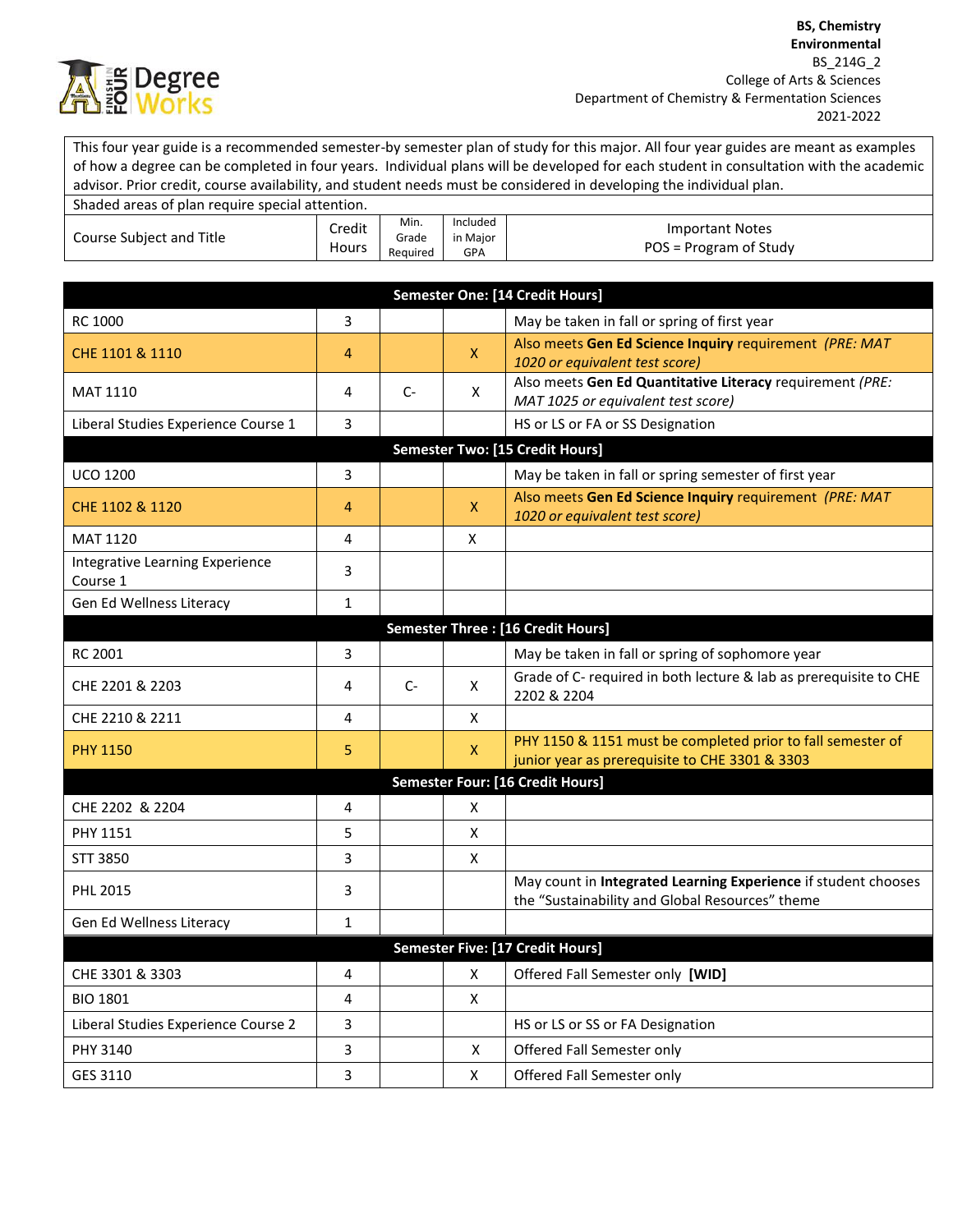

This four year guide is a recommended semester-by semester plan of study for this major. All four year guides are meant as examples of how a degree can be completed in four years. Individual plans will be developed for each student in consultation with the academic advisor. Prior credit, course availability, and student needs must be considered in developing the individual plan.

| Shaded areas of plan require special attention. |                        |                           |                             |                                                                                                                                               |  |  |
|-------------------------------------------------|------------------------|---------------------------|-----------------------------|-----------------------------------------------------------------------------------------------------------------------------------------------|--|--|
| Course Subject and Title                        | Credit<br><b>Hours</b> | Min.<br>Grade<br>Required | Included<br>in Major<br>GPA | <b>Important Notes</b><br>POS = Program of Study                                                                                              |  |  |
|                                                 |                        |                           |                             |                                                                                                                                               |  |  |
| <b>Semester Six: [14 Credit Hours]</b>          |                        |                           |                             |                                                                                                                                               |  |  |
| CHE 3560 & 3561                                 | 4                      |                           | X                           | Offered in Spring Semester only                                                                                                               |  |  |
| GES 1101 or GES 1103                            | 4                      |                           | X                           |                                                                                                                                               |  |  |
| <b>Free Elective</b>                            | 3                      |                           | X                           | See list of recommended elective on the bottom of the POS                                                                                     |  |  |
| <b>Free Elective</b>                            | 3                      |                           |                             | See list of recommended elective on the bottom of the POS                                                                                     |  |  |
|                                                 |                        |                           |                             | Semester Seven: [13 Credit Hours]                                                                                                             |  |  |
| CHE 3310 or GES 3310                            | 3                      |                           | X                           | Offered Fall Semester only                                                                                                                    |  |  |
| <b>CHE 3000</b>                                 | $\mathbf{1}$           |                           | X                           |                                                                                                                                               |  |  |
| <b>CHE 3404</b>                                 | 3                      |                           | X                           | Offered in Fall Semester only                                                                                                                 |  |  |
| Integrative Learning Experience<br>Course 2     | 3                      |                           |                             | HS or LS or SS or FA Designation                                                                                                              |  |  |
| Liberal Studies Experience Course 3             | 3                      |                           |                             |                                                                                                                                               |  |  |
| Semester Eight: [15 Credit Hours]               |                        |                           |                             |                                                                                                                                               |  |  |
| CHE 4620                                        | 4                      |                           | X                           | <b>CAPSTONE</b> ; Offered in Spring Semester only                                                                                             |  |  |
| GES 2250                                        | 4                      |                           | X                           |                                                                                                                                               |  |  |
| Integrative Learning Experience<br>Course 3     | 3                      |                           |                             | If this Gen Ed area is already met, take Free Electives                                                                                       |  |  |
| Liberal Studies Experience Course 4             | 3                      |                           |                             | HS or LS or SS or FA Designation                                                                                                              |  |  |
| <b>Free Elective</b>                            | $1*$                   |                           |                             | *Take enough Free Electives to reach the minimum 120 required<br>for the degree. See list of recommended elective on the bottom<br>of the POS |  |  |

| <b>General Requirements Summary</b> |    |                     |           |             |  |  |
|-------------------------------------|----|---------------------|-----------|-------------|--|--|
| Minimum<br>Gen Ed.                  |    | Minimum             |           |             |  |  |
| <b>Total Hours</b><br><b>Hours</b>  |    | Writing             | Major GPA | Overall GPA |  |  |
| 120                                 | 44 | RC 1000 and RC 2001 | 2.0       | 2.0         |  |  |

**All CHE courses and all courses in Major Requirements area on the Program of Study count in the major GPA.**